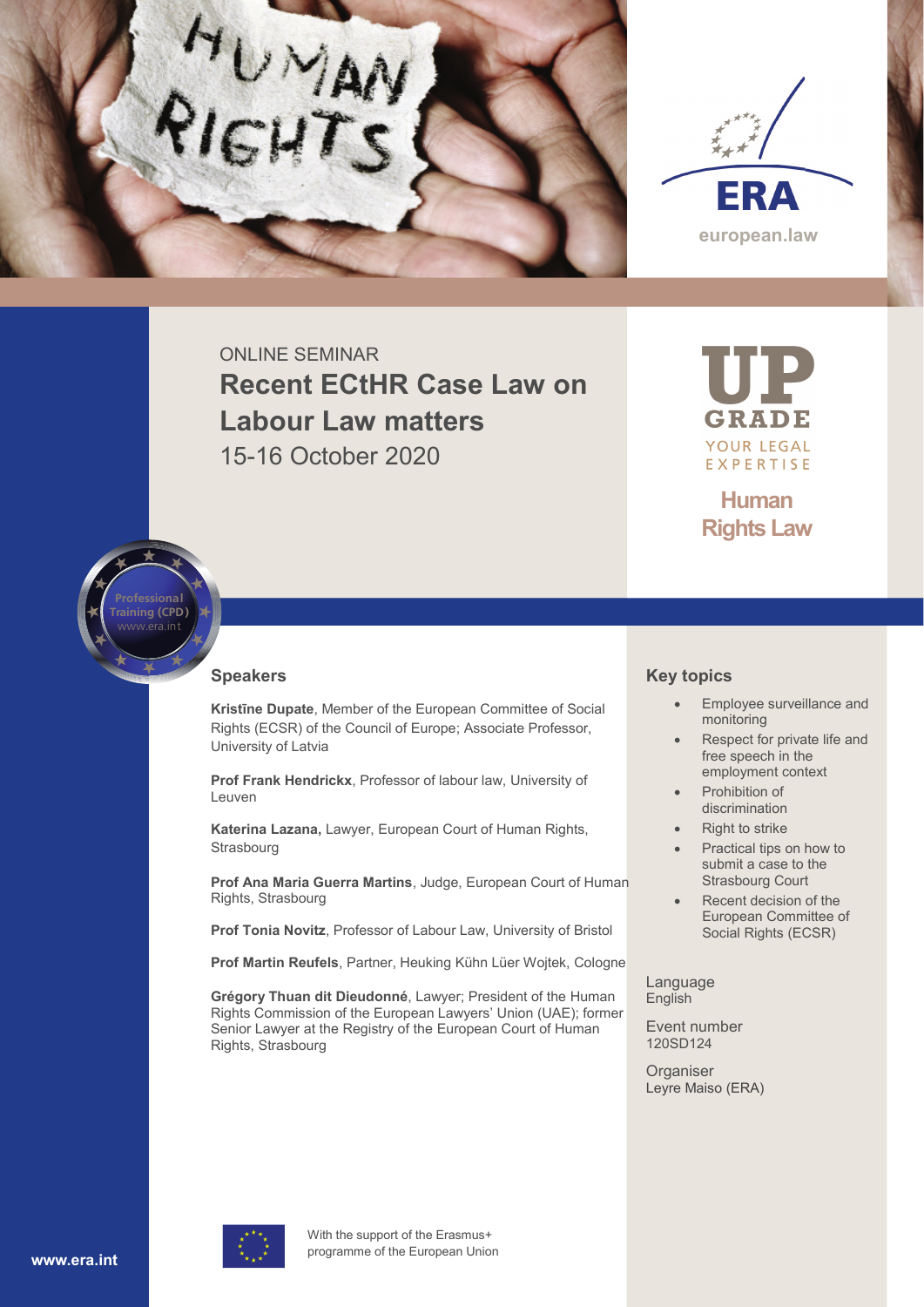# **Recent ECtHR Case Law on Labour Law matters**

## **Thursday, 15 October 2020**

- 13:45 Welcome and introduction *Leyre Maiso*
- 14:00 **European Union and the Council of Europe: A comparison of ECtHR and CJEU case-law on social rights, the example of non-discrimination**  *Ana Maria Guerra Martins*
- 14:30 Discussion
- 14:45 **Recent ECtHR case law on employee surveillance and monitoring (Article 8 ECHR)**
	- *Antović and Mirković v. Montenegro (2017)*
	- *Barbulescu v. Romania (2017)*
	- *Libert v. France (2018)*
	- *Garamukanwa v. the United Kingdom (2019)*
	- *Yılmaz v. Turkey (2019)*
	- *Ribalda v. Spain (2019)*
	- *Frank Hendrickx*
- 15:30 Discussion
- 15:45 Break
- 16:00 **Recent ECtHR case law on freedom of expression in the workplace (Article 10 ECHR)**
	- *Herbai v. Hungary (2019); Marunic v. Croatia (2017)*
	- *Guja v. Republic of Moldova (no. 2) (2018)*
	- *Martin Reufels*
- 16:30 Discussion
- 16:45 **Recent ECtHR case law on the right to strike (Article 11 ECHR) and the significance of ILO standards**
	- Association of Academics v Iceland (2018)
	- *Ognevenko v. Russia (2018)*

*Tonia Novitz*

- 17:15 Discussion
- 17:30 End of first online seminar day



**Times indicated are CEST (Central European Summer Time)**

## **Objective**

This online seminar will provide participants with a detailed insight into the recent case law of the European Court of Human Rights (ECtHR) with relevance for labour law, with a focus on the most important judgments since 2018. The training will provide the participants with the necessary tools to identify and address human rights violations and apply that provision in domestic proceedings.

## **Who should participate in the online seminar?**

Lawyers in private practice, in trade unions and employers' organisations, judges, European and national civil servants and other legal practitioners dealing with labour law.

### **You will learn…**

- how human rights impact the development and implementation of domestic labour law
- how the ECtHR has interpreted the Convention in specific cases
- how to apply validly to the ECtHR with due regard to the admissibility requirements provided for in the Convention
- about current decision of the European Committee of Social **Rights**

## **CPD**

ERA's programmes meet the standard requirements for recognition as Continuing Professional Development (CPD). This online seminar corresponds to **6 CPD hours**.

### **Interactive online seminar**

The seminar will be hosted on ERA's own online training platform. You will be able to interact immediately and directly with our top-quality speakers and other participants. We will make the most of the technical tools available to deliver an intensive, interactive training experience. As the platform is hosted on our own server, the highest security settings will be applied to ensure that you can participate safely in a high-quality online training environment.